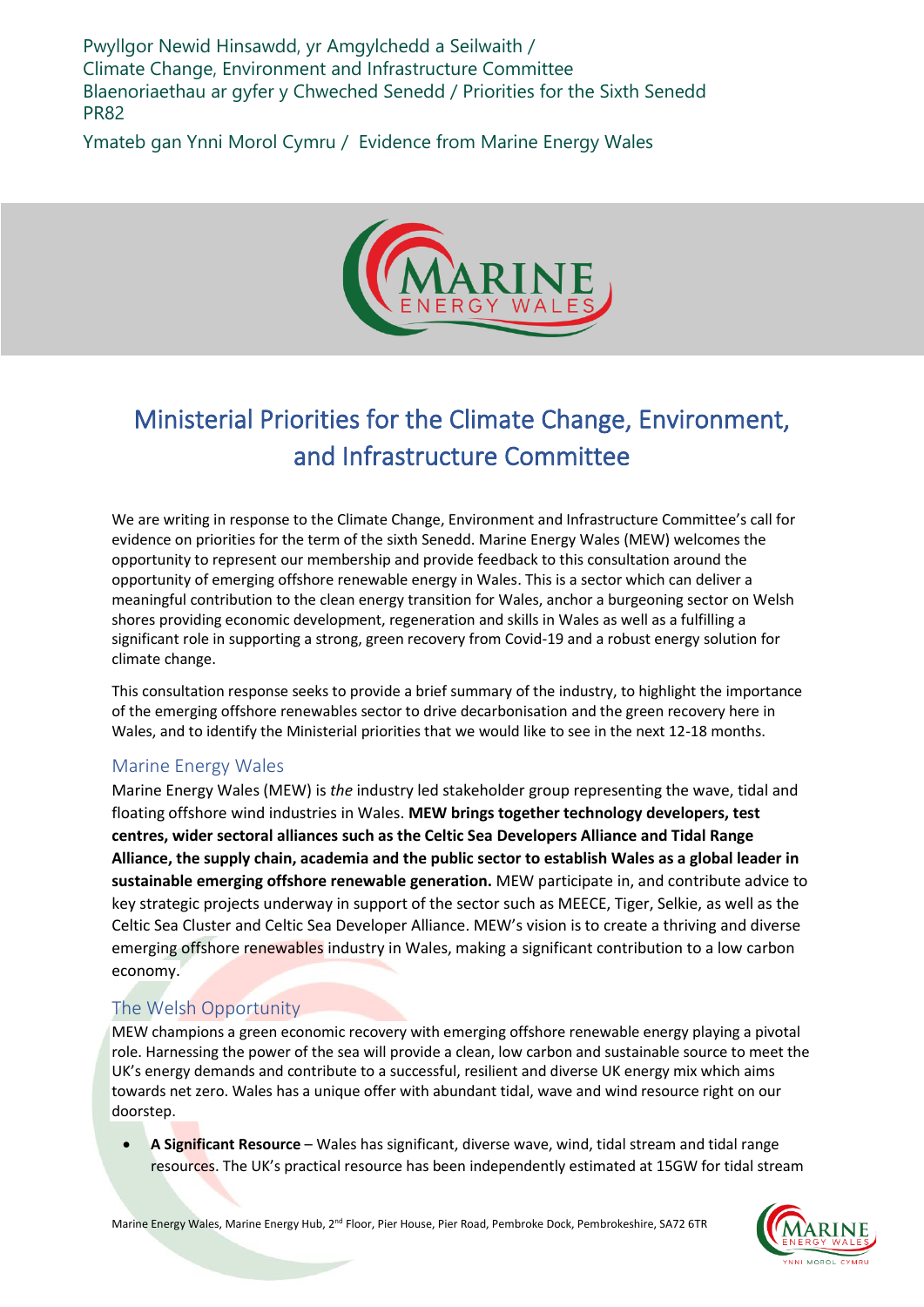

and 23GW for wave energy<sup>1</sup> and approaching 20GW for tidal range including 6GW in Wales. There could be at least 50GW of electricity capacity available in the Celtic Sea in Irish and UK waters for floating wind<sup>2</sup>.

- **People** Wales has an experienced and skilled supply chain with extensive industrial and energy sector experience, which has already seen diversification into construction and deployment of emerging offshore renewable devices. With over 256 direct FTEs (with further indirect supply chain multipliers increasing this number), the sector is providing skilled employment, regeneration of peripheral communities and ports, and is encouraging low carbon economic growth in coastal regions across the country. Floating offshore wind alone is expected to generate 3000 jobs by 2030 *if* the early mover opportunity is seized. The Welsh supply chain has the capability, capacity and ambition to deliver emerging offshore renewable projects and the burgeoning industry offers real opportunities for local companies to diversify.
- **Developers**  There are 20 emerging offshore renewable technology and project developers actively progressing projects in Wales with seabed agreements in place for over 500MW of emerging offshore energy sites.
- **Test Centre Network and Demonstration Zones** A number of test and demonstration sites are under development in Wales including the Pembrokeshire and Anglesey Morlais array scale Demonstration Zones, Marine Energy Test Area in Pembroke Dock and Ramsey Sound. These projects will provide test beds for innovative wave, tidal stream and floating wind technologies, enabling valuable learning across the sector and adding to the UK's world-leading test centre network. These will continue to attract not only the interests of UK based technology developers, but also further the inward investment successes already achieved from countries including Australia, Sweden, France and Spain.
- **Technology and Research** Expert academic and world-class emerging offshore renewables research facilities at Swansea, Bangor and Cardiff universities including the Selkie Project and SEACAMS2.
- **Infrastructure**  Wales has eight strategically located ports and facilities sited along the North, West and South coast. R&D trials are currently underway to assess the potential opportunity that hydrogen production, storage and handling may also represent to Wales. There is significant storage and pipeline capacity at a number of Welsh ports which could represent a solution for alternative use of emerging offshore energy power; to be used to produce **green hydrogen** instead of being exported to grid. This green hydrogen could contribute to Ofgem's minimum 80TWh hydrogen requirement to decarbonise shipping and HGV sectors by 2050 in net zero scenarios<sup>3</sup>.
- **Grid Connection** Wales has accessible 400kV transmission lines adjacent to resource areas which makes it stand out compared to other areas of the UK and Europe. Wales is a strategically important net exporter of power to the UK grid, generating more than double the electricity it consumes.
- **Two Strategic Alliances -** The Celtic Sea Alliance is a collaboration programme between Cornwall, Wales and Ireland to progress the development of utility scale Floating Offshore Wind development



<sup>&</sup>lt;sup>1</sup> ORE Catapult (2018[\) Tidal stream and wave energy, cost reduction and industrial benefit](https://s3-eu-west-1.amazonaws.com/media.newore.catapult/app/uploads/2018/05/04120736/Tidal-Stream-and-Wave-Energy-Cost-Reduction-and-Ind-Benefit-FINAL-v03.02.pdf)

 $^2$  ORE Catapult (2020) **Supply Chain Report. Benefits of floating offshore wind to Wales and the South West** 

<sup>&</sup>lt;sup>3</sup> National Grid (2020) **Future Energy Scenarios**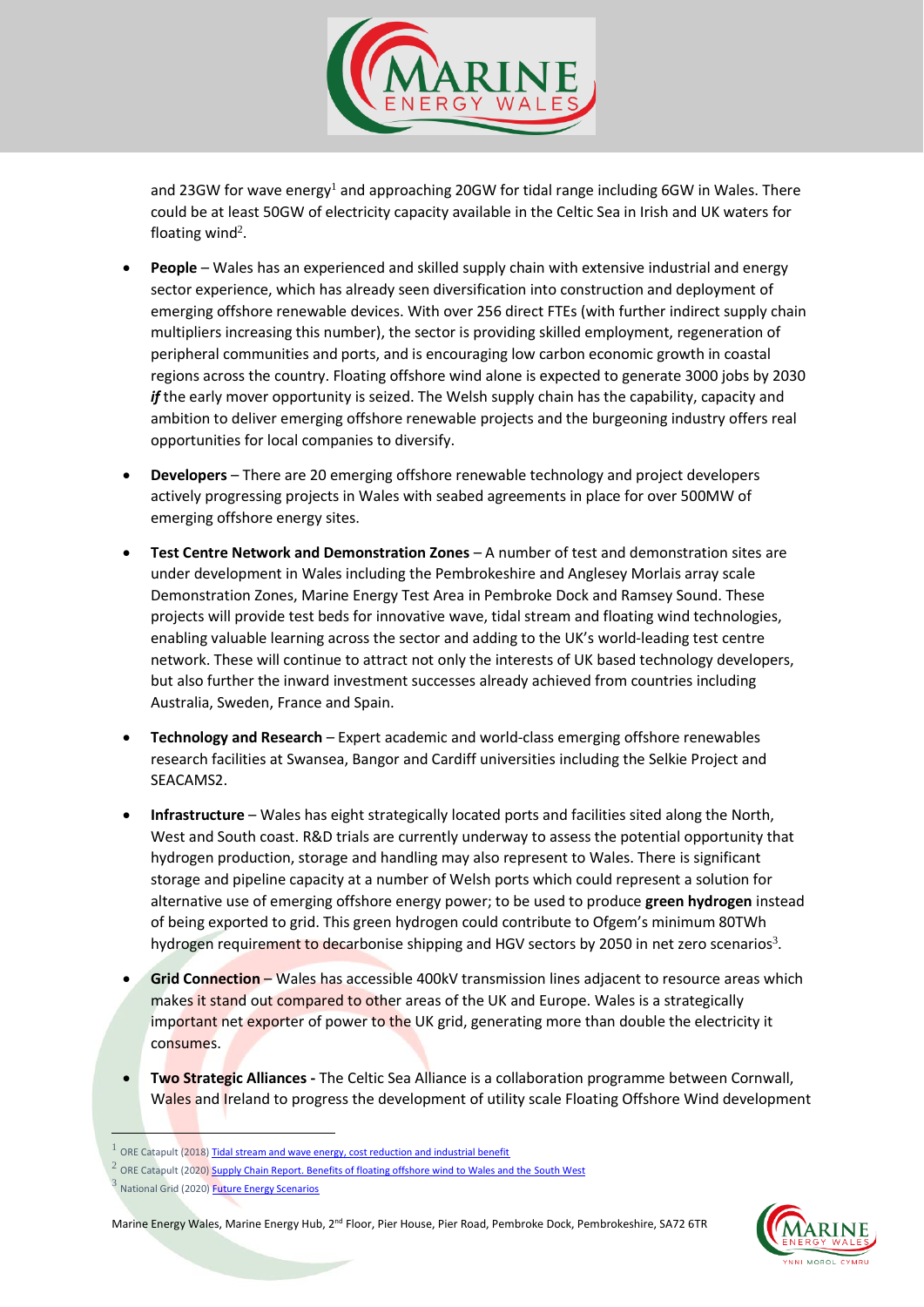

in the Celtic Sea. The Tidal Range Alliance works to highlight the scale, capacity, reliability and energy security/stability offered by tidal lagoons and barrages. It aims to demonstrate how tidal range projects will help to meet future electricity demand in a way that is compatible with climate change commitments and will be multi-functional (energy, environment, flooding protection and mitigation) and multi-generational.

- **The formation of cross border clusters -** MEW is a member of the Celtic Sea Cluster, which is part of the wider group of UK clusters supporting the development of offshore wind energy under the UK government's Sector Deal. The South West Industrial Cluster is also exploring mechanisms for decarbonising heavy industry in Wales including using emerging offshore renewable solutions to produce hydrogen.
- **Swansea Bay City Deal and North Wales Growth Deal** The £60 million City Deal PDM project includes a UK Catapult led Marine Energy Engineering Centre of Excellence based in Wales, Marine Energy Test Area, Pembrokeshire Demonstration Zone and port infrastructure upgrades to develop a hub for marine energy in Pembrokeshire. There will also be tidal energy opportunities for the Morlais project through the North Wales Growth Deal.

Emerging offshore renewable energy presents an opportunity for Wales to **keep its own renewable energy technology value locally by supporting a currently homegrown industry to deliver a low carbon economy, with its own jobs and prospects, and export the knowledge, skills and expertise globally**. All whilst delivering a number of technological **solutions for the clean energy transition and decarbonisation of industry.** 

## Ministerial Priorities

In their letter, the Minister and Deputy Minister outlined that to support energy system transitions within the wider net zero agenda, we need to transfer to renewable sources of power and that energy generation must evolve in line with these wider changes. Marine Renewables **contribute to a diverse and resilient energy mix.** The wind does not always blow and the sun does not always shine. Marine renewables can address fluctuations in these energy sources to ensure that the lights stay on. They also enable **energy independence** by **reducing our reliance on fuels imported from abroad**. Generating power from **multiple diverse sources** is key to delivering a continuous uninterrupted supply of renewable energy to our homes.

The letter also references the Welsh Government's Marine Energy Programme, which we have been very enthusiastic to support, providing an interface to the marine renewable energy sector and seeking to understand ways in which Welsh Government can accelerate progress for the sector.

Despite a natural competitive advantage, innovative initiatives within the sector, and significant maritime experience developed over centuries, the **Welsh evolution of our energy generation is currently falling behind other areas of the UK and international competition due to a challenging consenting regime, slow delivery of policy intent and insufficient investment in infrastructure.** Resulting in the potential forfeit of the associated jobs, prosperity and economic growth for Wales as well as the provision of secure and predictable energy to the energy mix. Thus we risk once inherent strengths, including knowhow, technology, economic value and employment prospects, leaving Wales and being drawn overseas.

With adequate and consistent policy and financial support from government, we will be able to capitalise on this innovative maritime opportunity that supports supply chain resilience and clusters, in some of our most peripheral economies across Wales. Which, we are already seeing, represents significant global export potential.

Wales' ongoing ability to benefit from this new low carbon opportunity will ultimately depend on;

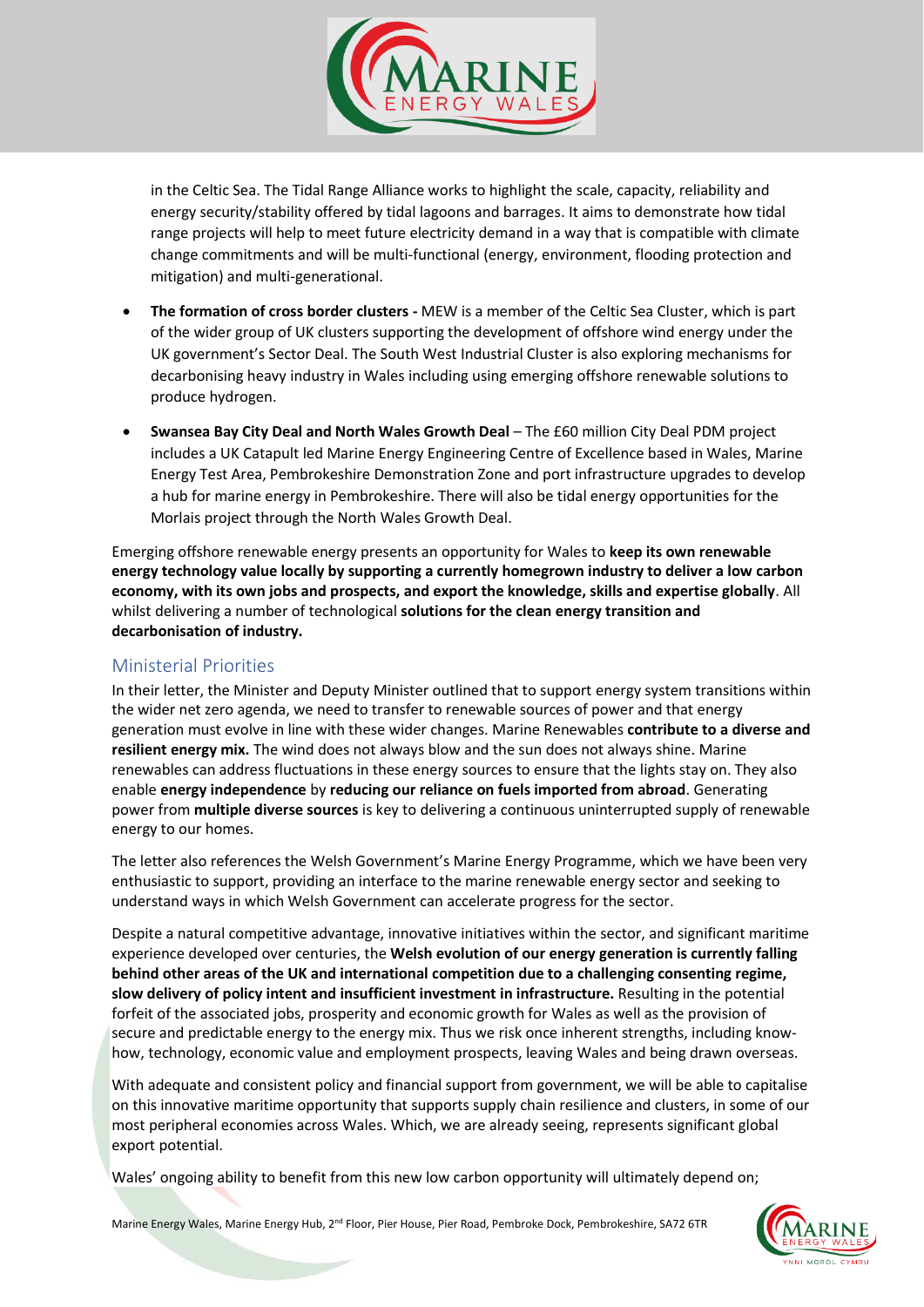

- the delivery of government policy in support of clean technology deployment.
- timely deployment of our technology that is not unduly constrained by the consenting regime;
- ensuring the infrastructure required to build the technology and export the power is available at the right time and to the right scale;
- enabling the upskilling and up-tooling of our supply chains; and
- a renewed approach to the opportunity of tidal range in Wales.

The overarching asks of the sector are set out below to provide context. Appreciating that some of these have long timeframes associated, suggestions for Ministerial prioritisation for the next 12-18months are provided in bold.

Revenue support for wave and tidal stream projects - Continue to work with the rest of the UK to make a case at UK Government level to secure meaningful revenue support for wave & tidal stream technology through the Contracts for Difference (CfD) Scheme and Innovation Power Purchase Agreement (IPPA). Noting that an announcement is anticipated in the coming months around the CFD provision, whilst focus needs to be maintained on BEIS we have initiatives underway that can further support and accelerate progress in this regard. The Minister should seek to **support the Marine Energy Programme activities to provide a Welsh specific revenue support mechanism for early-stage technology projects in Wales to bridge the gap between grants and the CfD.** In combination with the CFD announcement the market signal and impetus that this would build for the sector could be considerable, anchoring technology companies in Wales that may otherwise be considering European relocation options to make securing grant funding easier.

Consenting and Evidence – We would welcome **increased support through both funding and personnel resources at the regulator, Natural Resources Wales** (NRW). In order to ensure suitable and appropriate allocations, an **in-depth assessment of the delivery and timeframes associated with consenting** is recommended. NRW needs support from Government policy in order to make timely and pragmatic decisions and to collaborate further with the sector. A **clear mandate for NRW** to enable the deployment of more devices in the water, would result in an increased availability of evidence to progress the industry which currently poses a significant constraint to timely deployment and thus the appeal of development in Welsh waters. The Committee should simultaneously pursue the **prioritisation of the introduction of the Wales Infrastructure Consenting bill** at the earliest opportunity within the Senedd term to enable the existing arduous consenting processes to become streamlined and efficient.

Infrastructure and Supply Chain – A focus on the timeline for the **building of required infrastructure and developing grid capacity** is key to enable the growth and progression of the industry to deliver projects and the timely energy transition referenced in the Minsters' letter. Port development needs to be able to accommodate large scale technology components to be able to maximise opportunities for the sector in the 2030s. Furthermore, to address grid constraints integration with broader SMART energy systems and with the hydrogen economy should be encouraged. **Timely delivery of recommendations to Welsh Government's reports undertaken on grid and ports** should be encouraged by the committee. Support Welsh supply chain companies to become competitive through improved infrastructure and training, and wider initiatives to grow the skills needed to support the marine energy sector; using stepping stone projects to build capacity.

Celtic Sea – Encourage the UK Government to implement a **CfD system that supports the use of local supply chain even if it is more expensive to do so,**recognising the potential GVA benefits associated. Invest in ports to enable solutions that bring decarbonisation, regeneration and economic benefits to Wales. **Engage with The Crown Estate (TCE) to ensure that opportunities for 'early commercial stepping stone' floating offshore wind projects in the Celtic Sea are delivered through a timely leasing framework for**